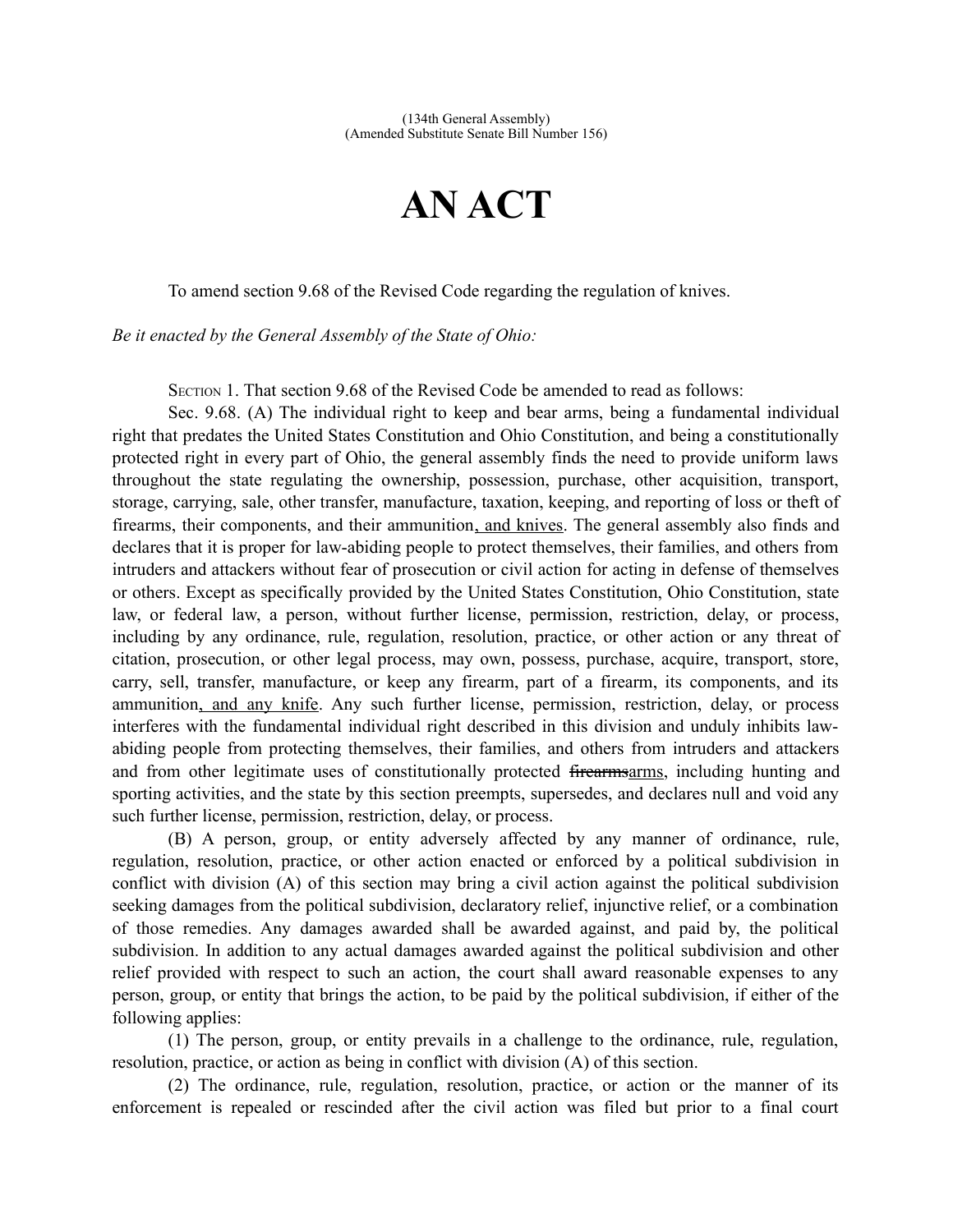determination of the action.

(C) As used in this section:

(1) The possession, transporting, or carrying of firearms, their components,  $\theta$ -their ammunition, or knives include, but are not limited to, the possession, transporting, or carrying, openly or concealed on a person's person or concealed ready at hand, of firearms, their components, or their ammunition, or knives.

(2) "Firearm" has the same meaning as in section 2923.11 of the Revised Code.

(3) "Reasonable expenses" include, but are not limited to, reasonable attorney's fees, court costs, expert witness fees, and compensation for loss of income.

(4) "Knife" means a cutting instrument and includes a sharpened or pointed blade.

(5) "Arms" includes firearms and knives.

(D) This section does not apply to either of the following:

(1) A zoning ordinance that regulates or prohibits the commercial sale of knives, firearms, firearm components, or ammunition for firearms in areas zoned for residential or agricultural uses;

(2) A zoning ordinance that specifies the hours of operation or the geographic areas where the commercial sale of knives, firearms, firearm components, or ammunition for firearms may occur, provided that the zoning ordinance is consistent with zoning ordinances for other retail establishments in the same geographic area and does not result in a de facto prohibition of the commercial sale of knives, firearms, firearm components, or ammunition for firearms in areas zoned for commercial, retail, or industrial uses.

SECTION 2. That existing section 9.68 of the Revised Code is hereby repealed.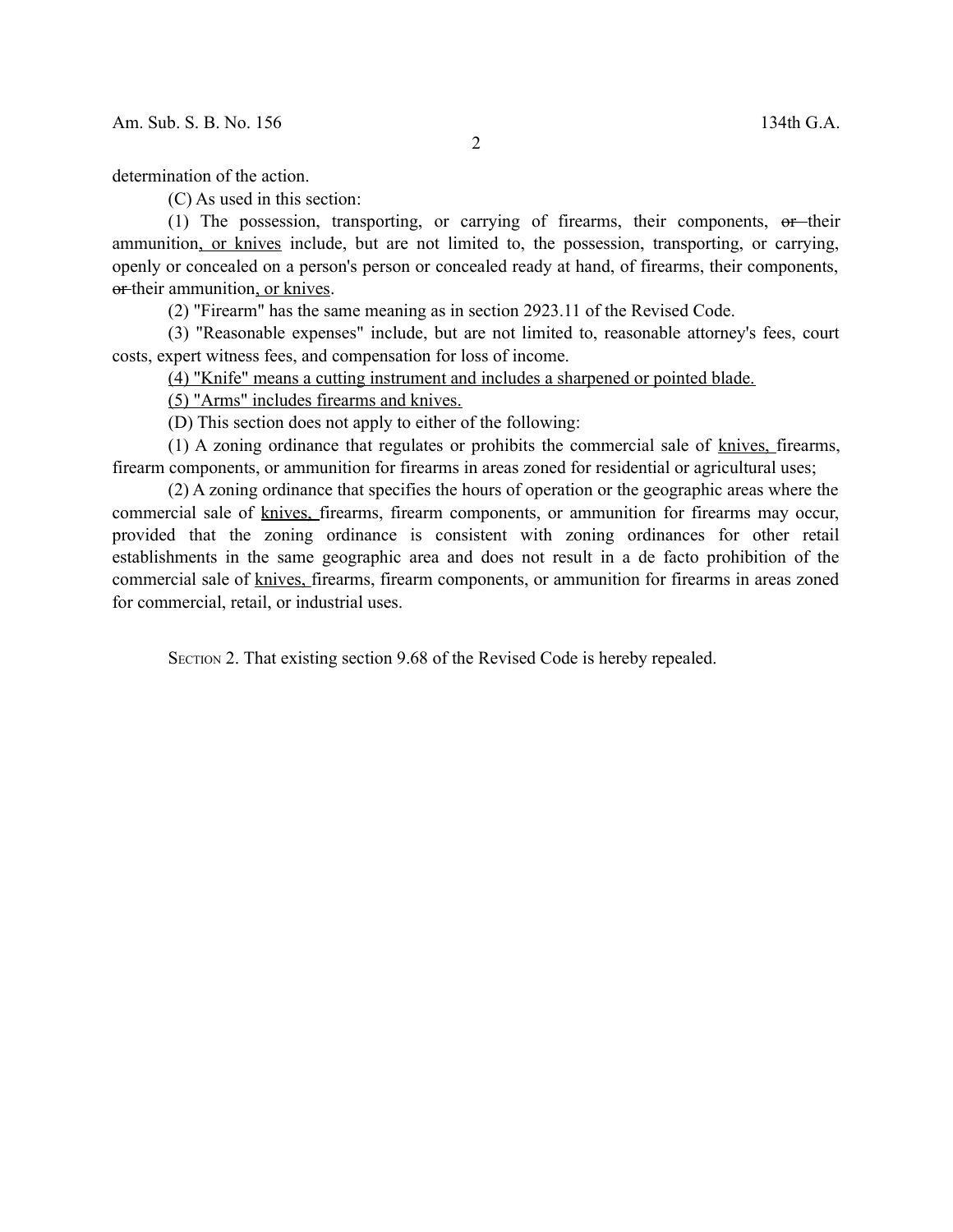Am. Sub. S. B. No. 156 134th G.A.

*Speaker \_\_\_\_\_\_\_\_\_\_\_\_\_\_\_\_\_\_\_ of the House of Representatives.*

*President \_\_\_\_\_\_\_\_\_\_\_\_\_\_\_\_\_\_\_ of the Senate.*

Passed \_\_\_\_\_\_\_\_\_\_\_\_\_\_\_\_\_\_\_\_\_\_\_\_, 20\_\_\_\_

Approved \_\_\_\_\_\_\_\_\_\_\_\_\_\_\_\_\_\_\_\_\_\_\_\_, 20\_\_\_\_

*Governor.*